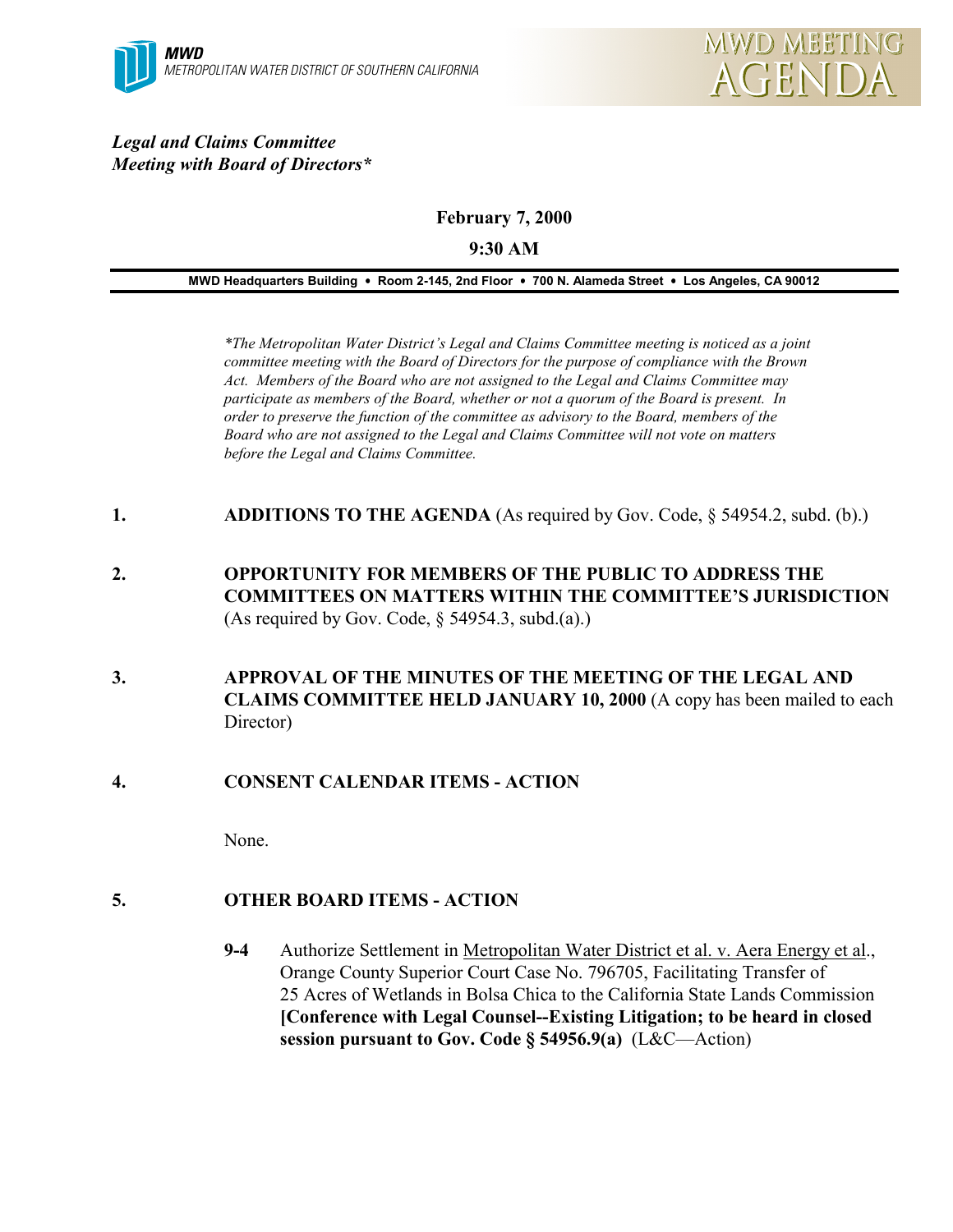**9-5** Authorize proposed settlement of AWZ Construction Claims on the Diamond Valley Lake (Eastside Reservoir) Project. **[Conference with Legal Counsel--Significant Exposure to Litigation (one matter); to be heard in closed session pursuant to Gov. Code § 54956.9(b)**  (L&C—Action)

#### **6. BOARD INFORMATION ITEMS**

None.

### **7. COMMITTEE ITEMS**

- a. Oral Update on Inland Feeder Property Condemnation Matters and Threatened Litigation, Identified by Owners' Names on **Attachment [Conference with Legal Counsel--Existing and Anticipated Litigation; to be heard in closed session pursuant to Gov. Code, §§ 54956.9(a) and (b)]**
- b. General Counsel's Report of Monthly Activities
- c. Second Quarter Update on General Counsel's Business Plan
- d. Carver Model Policy Statements

### **8. FOLLOW-UP ITEMS**

None.

NOTE: At the discretion of the committee, all items appearing on this agenda, whether or not expressly listed for action, may be deliberated and may be subject to action by the committee.

> This committee reviews items and makes a recommendation for final action to the full Board of Directors. Final action will be taken by the Board of Directors. Agendas for the meeting of the Board of Directors may be obtained from the Executive Secretary. This committee will not take any final action that is binding on the Board, even when a quorum of the Board is present.